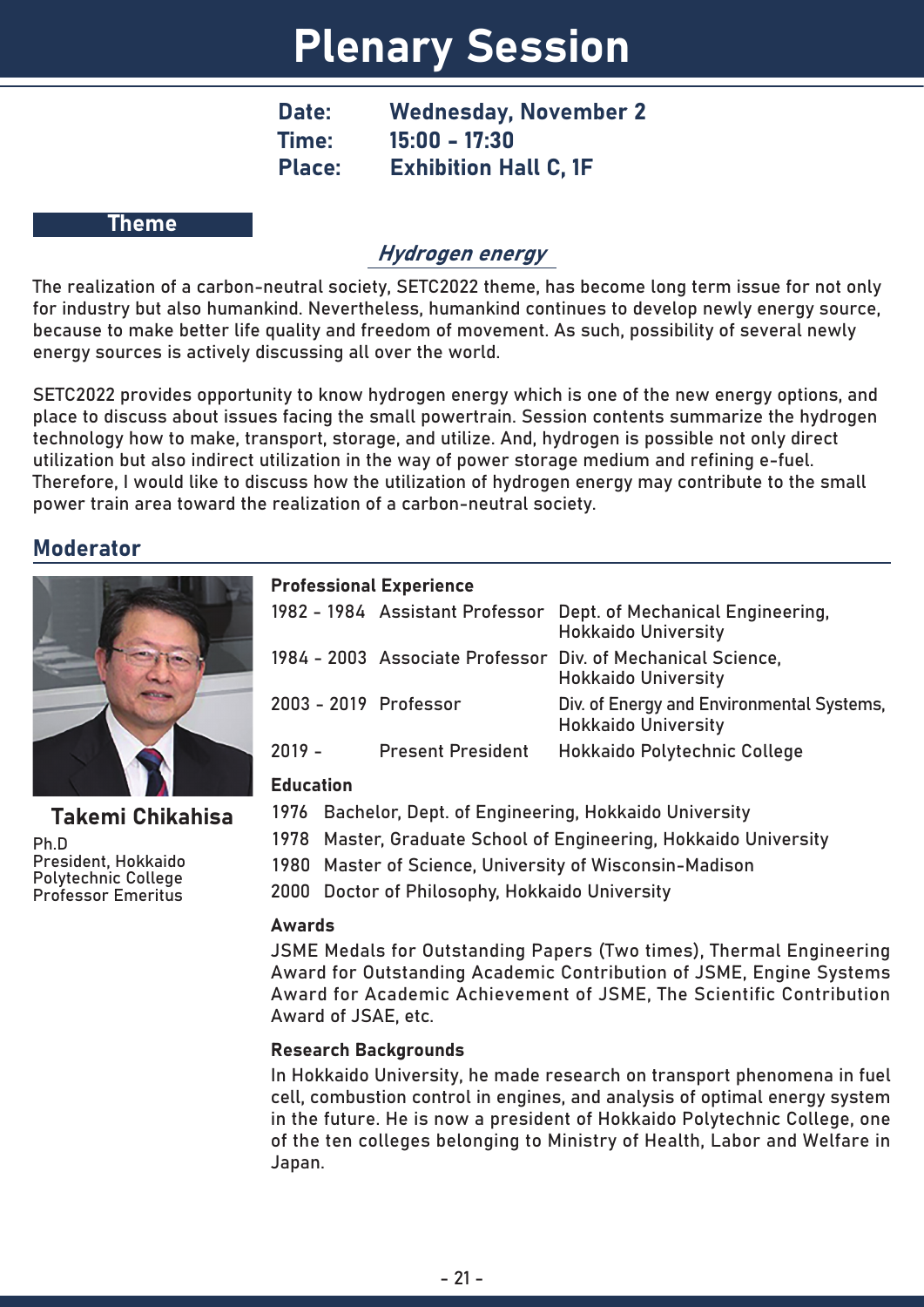# Speakers



Dr. / Visiting professor Aichi Institute of Technology, Japan Toshio Fujimura

#### **Subject**

# To realize carbon neutrality of automobiles, Green energy policy is indispensable!

### Career

After joining Toyota Motor Corporation in April 1980, engaged in engine design and development for 31 years. I became a professor, Aichi Institute of Technology in 2011, and a visiting professor from April 2018, providing consulting and lecture activities as an advisor to automobile-related companies.

### **Education**

1978 Bachelor, Dept. of Engineering, Okayama University 1980 Master course, Engineering, Okayama University

# Academic/Social Activities

- ・ The Japan Society of Mechanical Engineers
- ・ Society of Automotive Engineers of Japan

## Awards

・ Japan Society of Mechanical Engineers Award Technology Award 「Diesel PM, NOx simultaneous reduction catalyst system」2003.4 "Borchers Award" for doctor thesis

# Research Subject

・ Analysis of automotive and environmental technology strategies



# Takashi Yoshiyama

Senior Manager Pilot Project Promotion Department / Project Group / Hydrogen Strategy Division Kawasaki Heavy Industries, Ltd.

# **Subject**

International Hydrogen Supply Chain

# Career

Joined Kawasaki Heavy Industries, after graduating from 1996 Kobe University.

Engaged in developing coal-firing boilers for power generation, waste incinerator and motorcycle gasoline engine.

Responsible for various projects for realizing hydrogen energy from 2013.

# **Education**

Graduate School of Engineering, Kobe University Department of Mechanical Engineering Science and Technology (Master's Program)

# Research Subject

Mechanical Engineering (Energy, Combustion, Heat Transfer)